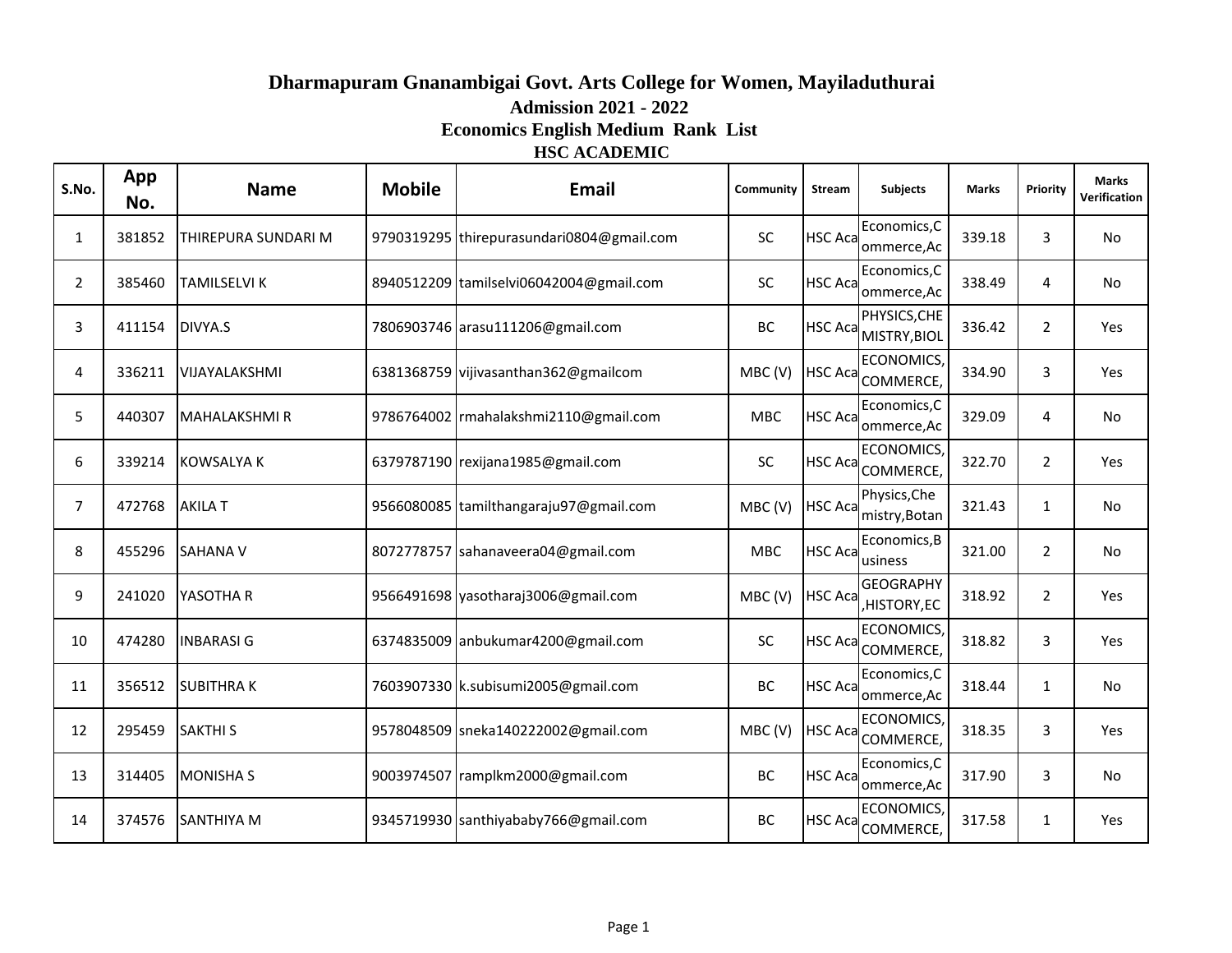| S.No. | App<br>No. | <b>Name</b>           | <b>Mobile</b> | <b>Email</b>                                | Community                    | <b>Stream</b>  | <b>Subjects</b>                             | <b>Marks</b> | Priority       | <b>Marks</b><br>Verification |
|-------|------------|-----------------------|---------------|---------------------------------------------|------------------------------|----------------|---------------------------------------------|--------------|----------------|------------------------------|
| 15    | 415061     | <b>HARINI G</b>       |               | 9790385764 hariniguna003@gmail.com          | BC                           | <b>HSC Aca</b> | ECONOMICS,<br>COMMERCE,                     | 313.99       | $\mathbf{1}$   | Yes                          |
| 16    | 317234     | <b>BHAVANI P</b>      |               | 8526710927 bhavani05062004@gmail.com        | BC                           | <b>HSC Aca</b> | ECONOMICS,<br>COMMERCE,                     | 312.91       | $\overline{2}$ | Yes                          |
| 17    | 308159     | PREMITHA              |               | 6383138144 ulaganathantamil@gmail.com       | <b>MBC AND</b><br><b>DNC</b> | <b>HSC Aca</b> | Geography, H<br>istory, Econo               | 312.03       | $\mathbf{1}$   | No                           |
| 18    | 331071     | R.SUBALAKSHMI         |               | 9751793979 roothara9751@gmail.com           | <b>SC</b>                    | <b>HSC Aca</b> | PHYSICS, CHE<br>MISTRY, BIOL                | 311.49       | 3              | Yes                          |
| 19    | 401853     | <b>NITHYA S</b>       |               | 9843882117 nithus15041999@gmail.com         | <b>MBC AND</b><br><b>DNC</b> |                | ECONOMICS,<br>HSC Aca <sub>COMMERCE,</sub>  | 311.00       | 3              | Yes                          |
| 20    | 414840     | <b>NARAYANI</b>       |               | 9094414426 narayanirajmohan@gmail.com       | MBC(V)                       | <b>HSC Aca</b> | History, Econ<br>omics, Comm                | 308.90       | 3              | No                           |
| 21    | 233177     | SOWMIYA U             |               | 9751732694 sowmiyauthaiyakumar@gmail.com    | BC                           |                | ECONOMICS,<br>HSC Aca COMMERCE,             | 307.71       | $\overline{2}$ | Yes                          |
| 22    | 436778     | <b>KOWSALYA</b>       |               | 9787561363 kowsalyakasinathan2003@gmail.com | SC                           | <b>HSC Aca</b> | ECONOMICS,<br>COMMERCE,                     | 304.98       | $\overline{3}$ | Yes                          |
| 23    | 223993     | <b>VIJAYAKUMARI V</b> |               | 6381113904 vijayakumariv2004@gmail.com      | MBC (V)                      |                | ECONOMICS,<br>HSC Aca <sub>COMMERCE</sub> , | 303.74       | $\overline{2}$ | Yes                          |
| 24    | 287944     | <b>ARTHIG</b>         |               | 8870433347 gunaarthi76@gmail.com            | MBC(V)                       |                | <b>HISTORY,EC</b><br>HSC Aca ONOMICS, C     | 303.56       | $\overline{2}$ | Yes                          |
| 25    | 439633     | <b>SIVAPRIYA S</b>    |               | 8940887269 sivapriyasiva1104@gmail.com      | MBC(V)                       |                | <b>ECONOMICS</b><br>HSC Aca COMMERCE,       | 303.31       | 3              | Yes                          |
| 26    | 221629     | <b>SUVATHIS</b>       |               | 9566723478 ssuvathi74@gmail.com             | MBC(V)                       | <b>HSC Aca</b> | PHYSICS, CHE<br>MISTRY, BIOL                | 301.67       | 8              | Yes                          |
| 27    | 476851     | <b>BAIRAVI</b>        |               | 8680987751 vimals30696@gmail.com            | MBC(V)                       | <b>HSC Aca</b> | PHYSICS, CHE<br>MISTRY, BOT                 | 301.37       | 4              | Yes                          |
| 28    | 212417     | <b>T.SANGAVI</b>      |               | 9626652384 mahendran4viji@gmail.com         | SC                           | <b>HSC Aca</b> | <b>ECONOMICS</b><br>COMMERCE,               | 301.02       | $\overline{2}$ | Yes                          |
| 29    | 253730     | <b>VIDHYA S</b>       |               | 8667877451 abisilal733@gmail.com            | MBC (V)                      | <b>HSC Aca</b> | <b>ECONOMICS</b><br>COMMERCE,               | 300.52       | $\overline{2}$ | Yes                          |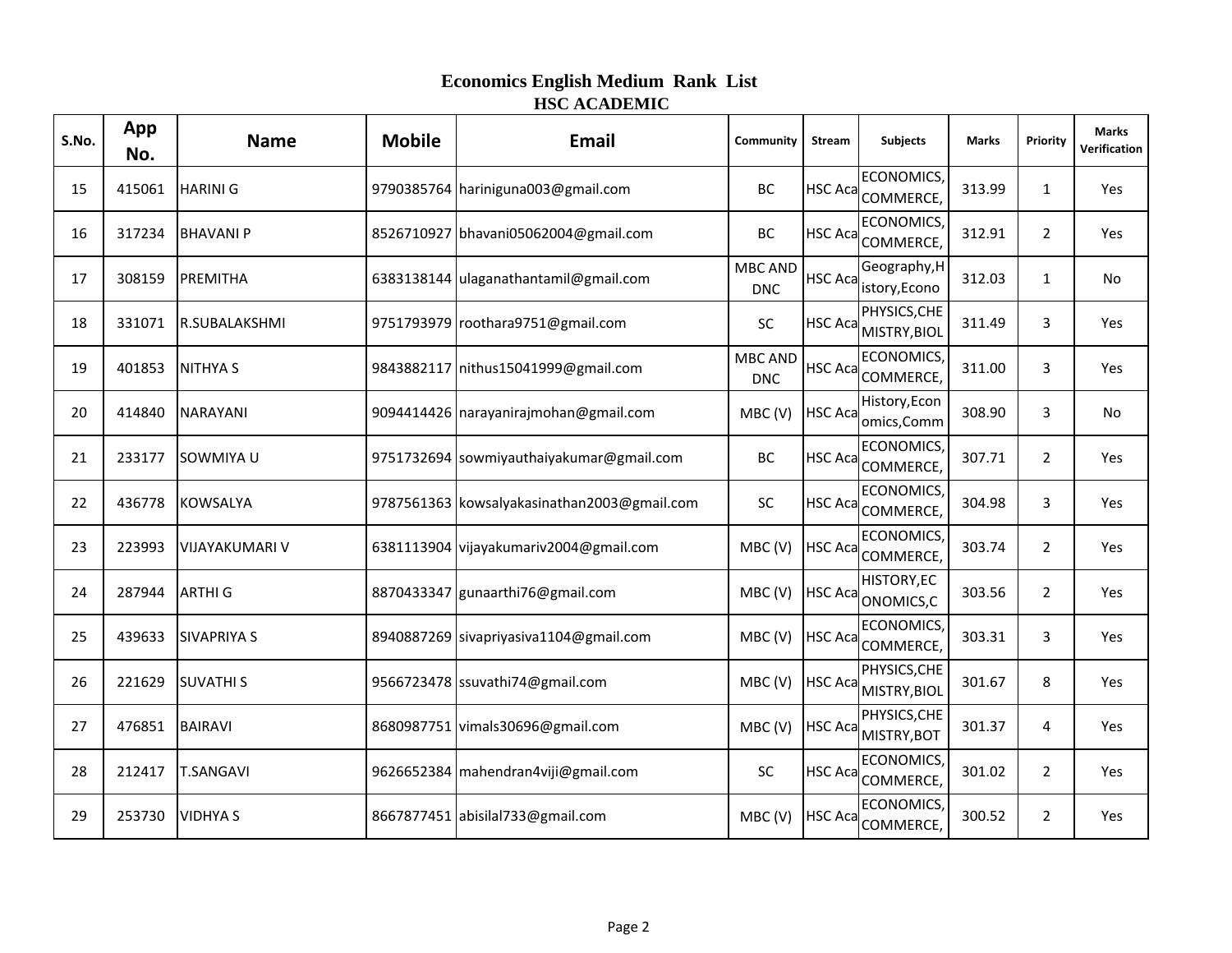| S.No. | App<br>No. | <b>Name</b>        | <b>Mobile</b> | <b>Email</b>                                 | Community                    | <b>Stream</b>  | <b>Subjects</b>                         | <b>Marks</b> | Priority       | <b>Marks</b><br>Verification |
|-------|------------|--------------------|---------------|----------------------------------------------|------------------------------|----------------|-----------------------------------------|--------------|----------------|------------------------------|
| 30    | 434463     | SOWMIYA G          |               | 7639721493 SARANYAANITHA50@GMAIL.COM         | <b>SC</b>                    |                | HISTORY, EC<br>HSC Aca ONOMICS, C       | 300.46       | 3              | Yes                          |
| 31    | 490558     | PATHMAVATHI L      |               | 9962900108 pathmavathil2003@gmail.com        | <b>SC</b>                    | <b>HSC Aca</b> | <b>GEOGRAPHY</b><br>HISTORY, EC         | 299.51       | $\overline{2}$ | Yes                          |
| 32    | 286972     | <b>KAVITHA E</b>   |               | 8344070640 kavithaelangovan2004@gmail.com    | MBC (V)                      |                | <b>ECONOMICS,</b><br>HSC Aca COMMERCE,  | 296.48       | $\overline{2}$ | Yes                          |
| 33    | 442135     | Mahalakshmi.p      |               | 8524013764 subasngee11@gmail.com             | MBC(V)                       |                | <b>HISTORY,EC</b><br>HSC Aca ONOMICS, C | 296.23       | $\overline{2}$ | Yes                          |
| 34    | 257542     | <b>SUBASRIB</b>    |               | 8270813879 subasreeranjeeth@gmail.com        | <b>SC</b>                    |                | <b>HISTORY,EC</b><br>HSC Aca ONOMICS, C | 295.99       | 3              | Yes                          |
| 35    | 278546     | <b>SUSHMITHA</b>   |               | 8682098537 sdtdharmadurai@gmail.com          | SC                           |                | ECONOMICS,<br>HSC Aca COMMERCE,         | 295.64       | $\overline{2}$ | <b>Yes</b>                   |
| 36    | 255219     | <b>AKILA A</b>     |               | 7708751826 javijayabal111@gmail.com          | SC                           |                | <b>HISTORY,EC</b><br>HSC Aca ONOMICS, C | 295.35       | 3              | Yes                          |
| 37    | 275273     | <b>ELAVARASI D</b> |               | 9585714653 swathistr2@gmail.com              | SC                           |                | ECONOMICS,<br>HSC Aca COMMERCE,         | 295.26       | 3              | Yes                          |
| 38    | 381857     | <b>SARMILA S</b>   |               | 9626908631 sarmila2004sanmugam@gmail.com     | <b>SC</b>                    |                | ECONOMICS,<br>HSC Aca COMMERCE,         | 294.67       | 3              | <b>Yes</b>                   |
| 39    | 309482     | <b>NIVETHAP</b>    |               | 9715652451 9715 palpandis wyswetha@gmail.com | <b>MBC AND</b><br><b>DNC</b> | <b>HSC Aca</b> | <b>GEOGRAPHY</b><br>HISTORY, EC         | 291.58       | 4              | Yes                          |
| 40    | 417430     | <b>LAVANYA M</b>   |               | 8939586632 lavanya24062004@gmail.com         | MBC(V)                       |                | <b>HISTORY,EC</b><br>HSC Aca ONOMICS, C | 291.57       | 3              | Yes                          |
| 41    | 223729     | <b>SUGAPRIYA S</b> |               | 9600572239 priya42suga@gmail.com             | <b>SC</b>                    |                | ECONOMICS,<br>HSC Aca COMMERCE,         | 290.29       | 3              | Yes                          |
| 42    | 501848     | <b>SABITHAK</b>    |               | 9790289446 sabithasabikumar2002@gmail.com    | SC                           |                | <b>HISTORY,EC</b><br>HSC Aca ONOMICS,C  | 289.36       | $\overline{2}$ | Yes                          |
| 43    | 456434     | SINRELLA S         |               | 9976673926 girubasiva3926@gmail.com          | <b>SC</b>                    | <b>HSC Aca</b> | Economics, C<br>ommerce, Ac             | 289.21       | $\overline{2}$ | No                           |
| 44    | 332758     | SOBIKA.R           |               | 9025265254 rsabinash31@gmail.com             | SC                           |                | ECONOMICS,<br>HSC Aca COMMERCE,         | 286.73       | $\overline{2}$ | Yes                          |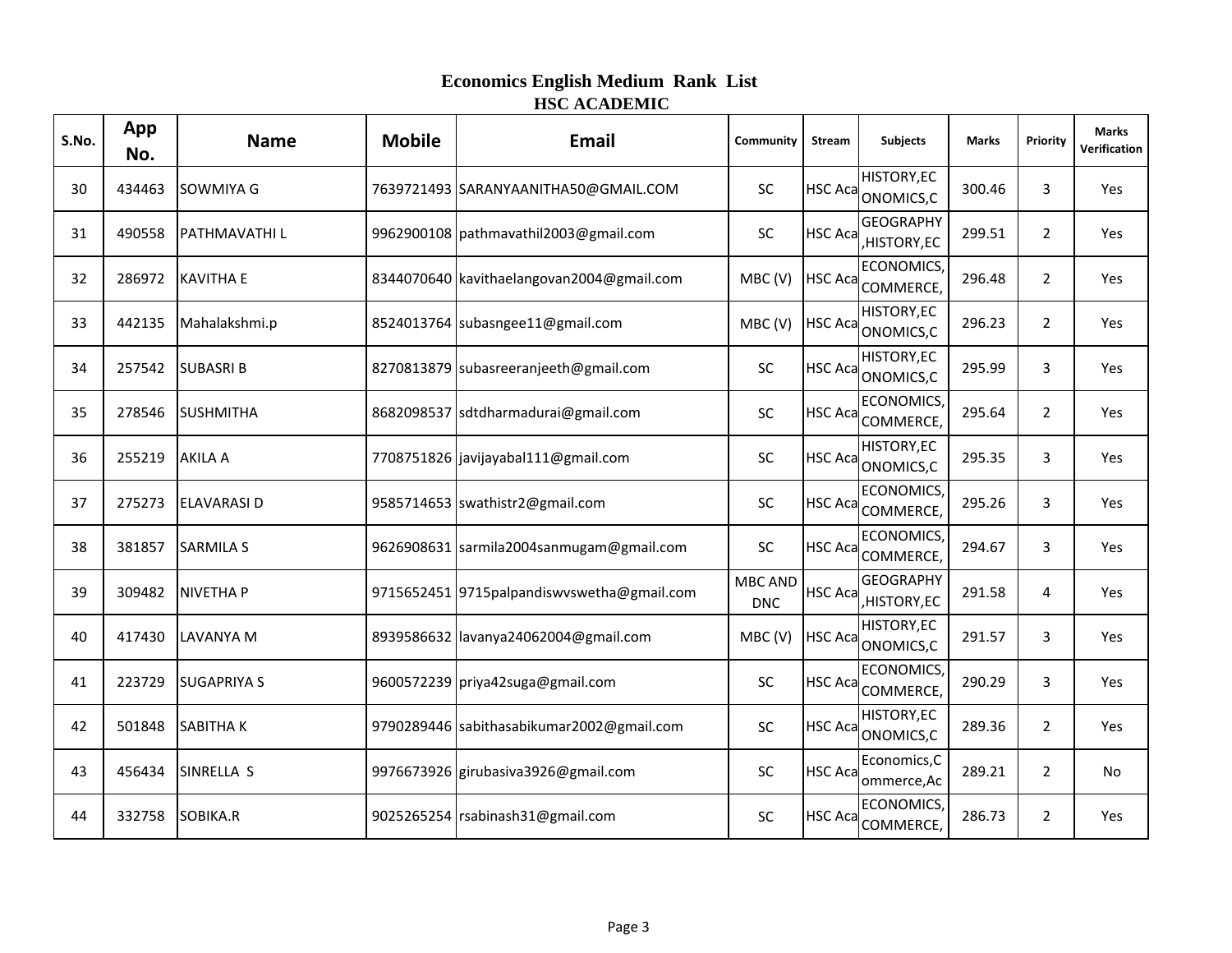| S.No. | App<br>No. | <b>Name</b>               | <b>Mobile</b> | <b>Email</b>                              | Community  | <b>Stream</b>  | <b>Subjects</b>                                  | <b>Marks</b> | Priority       | <b>Marks</b><br>Verification |
|-------|------------|---------------------------|---------------|-------------------------------------------|------------|----------------|--------------------------------------------------|--------------|----------------|------------------------------|
| 45    | 319532     | PRABHAVATHI P             |               | 9585678469 prabhakarpkp9585@gmail.com     | MBC(V)     | <b>HSC Aca</b> | Economics, C<br>ommerce, Ac                      | 285.56       | 3              | No                           |
| 46    | 338607     | <b>AKILA A</b>            |               | 9585971417 ayyapillaiakila@gmail.com      | <b>SC</b>  | <b>HSC Aca</b> | ECONOMICS,<br>COMMERCE,                          | 283.25       | $\mathbf{1}$   | Yes                          |
| 47    | 227540     | <b>SANTHIYA N</b>         |               | 9786293482 santhiyarajakumari17@gmail.com | <b>SC</b>  |                | <b>HISTORY,EC</b><br>HSC Aca ONOMICS, C          | 281.58       | $\overline{2}$ | Yes                          |
| 48    | 289872     | SRIPRAVEENA               |               | 9884624919 selvaamulkutty1791@gmail.com   | <b>SC</b>  | <b>HSC Aca</b> | ECONOMICS,<br>COMMERCE,                          | 280.41       | 3              | Yes                          |
| 49    | 488569     | <b>ELAKKIYA</b>           |               | 8778294933 elakiyadurairaj2004@gmail.com  | <b>SC</b>  |                | ECONOMICS,<br>HSC Aca COMMERCE,                  | 280.28       | 3              | Yes                          |
| 50    | 205440     | <b>ACIKA</b>              |               | 9344454246 alwinremigius@gmail.com        | <b>SC</b>  |                | <b>HISTORY,EC</b><br>HSC Aca ONOMICS, C          | 278.01       | 3              | Yes                          |
| 51    | 459720     | ANANDHA ATCHAYA. A        |               | 9994233792 anandhaatchaya@gamil.com       | <b>MBC</b> |                | ECONOMICS,<br>HSC Aca COMMERCE,                  | 277.50       | 3              | Yes                          |
| 52    | 368540     | <b>SWETHAK</b>            |               | 7395838613 kamal20010526@gmail.com        | MBC (V)    | <b>HSC Aca</b> | ECONOMICS,<br>COMMERCE,                          | 277.29       | 3              | Yes                          |
| 53    | 313967     | <b>KEERTHIGA R</b>        |               | 9566697242 keerthiravi1504@gmail.com      | BC         |                | <b>ECONOMICS</b><br>HSC Aca <sub>COMMERCE,</sub> | 277.21       | 3              | Yes                          |
| 54    | 256757     | <b>SAKTHIPRIYA R</b>      |               | 9361410527 saakthi750@gmail.com           | <b>SC</b>  |                | ECONOMICS,<br>HSC Aca COMMERCE,                  | 275.37       | $\overline{2}$ | Yes                          |
| 55    | 295585     | <b>RAJASRI R</b>          |               | 8148525220 brkutty07@gmail.com            | <b>SC</b>  |                | ECONOMICS,<br>HSC Aca COMMERCE,                  | 275.06       | $\overline{2}$ | Yes                          |
| 56    | 463136     | YUNIKA M                  |               | 9865198700 yunika2003marimuthu@gmail.com  | <b>SC</b>  | <b>HSC Aca</b> | ECONOMICS,<br>COMMERCE,                          | 271.93       | 3              | Yes                          |
| 57    | 504514     | M.SHALINI                 |               | 8072685152 mugilamurugan4@gmail.com       | SC         | <b>HSC Aca</b> | Economics, C<br>ommerce, Ac                      | 271.39       | $\overline{2}$ | No.                          |
| 58    | 355896     | <b>DESIKA S</b>           |               | 7824945831 vishva2001sarath@gmail.com     | <b>SC</b>  | <b>HSC Aca</b> | <b>ECONOMICS</b><br>COMMERCE,                    | 270.18       | 3              | Yes                          |
| 59    | 386614     | <b>DHEERKADHARSHINI K</b> |               | 8903981677 dheerkadharshinikl@gmail.com   | SC         | <b>HSC Aca</b> | Economics, C<br>ommerce, Ac                      | 269.60       | 4              | No                           |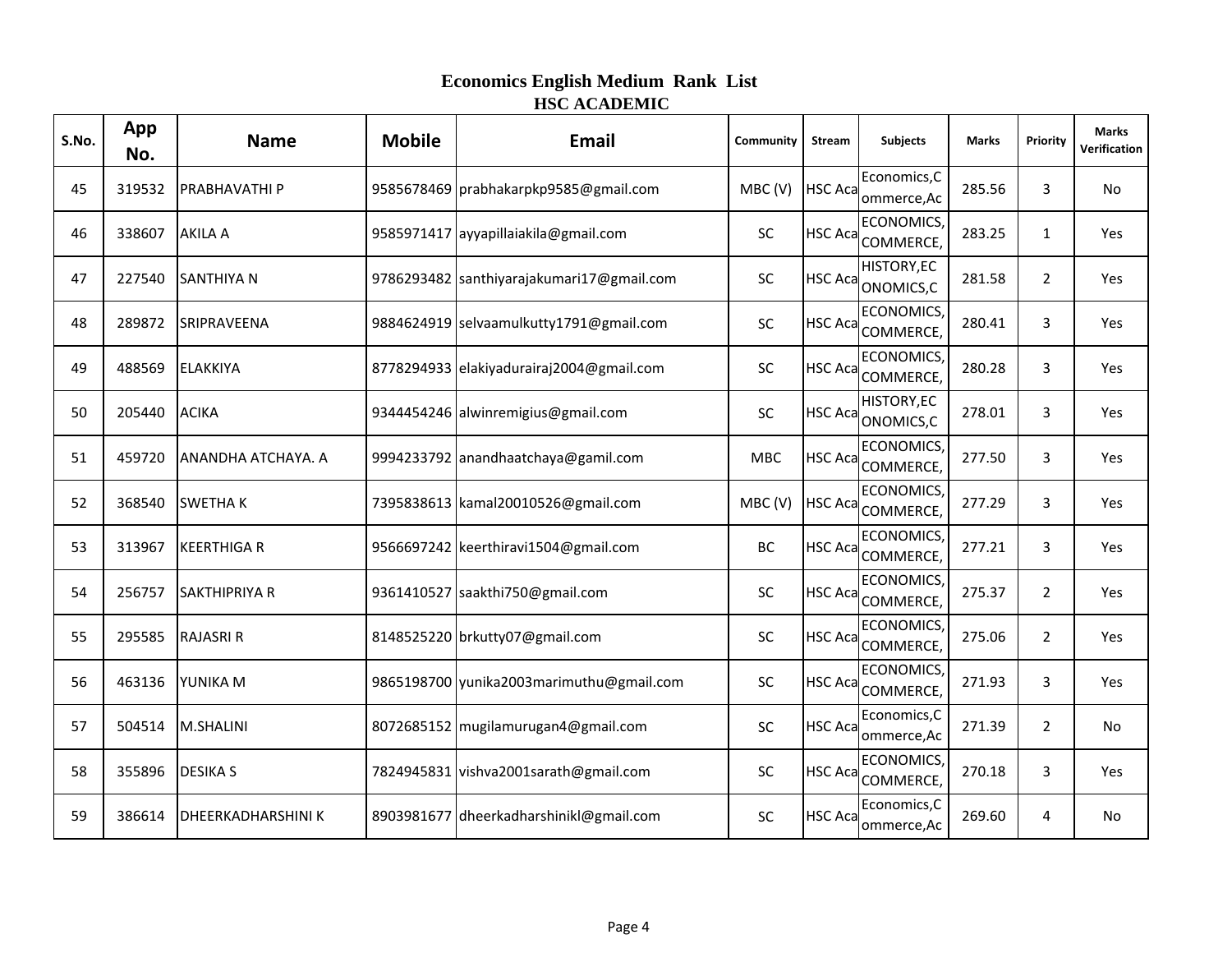| S.No. | App<br>No. | <b>Name</b>           | <b>Mobile</b> | <b>Email</b>                                  | Community                    | <b>Stream</b>  | <b>Subjects</b>                            | <b>Marks</b> | Priority       | <b>Marks</b><br>Verification |
|-------|------------|-----------------------|---------------|-----------------------------------------------|------------------------------|----------------|--------------------------------------------|--------------|----------------|------------------------------|
| 60    | 412612     | <b>MAHESWARIS</b>     |               | 7708088907 mahesrenuka2002@gmail.com          | BC                           | <b>HSC Aca</b> | Economics, C<br>ommerce, Ac                | 268.83       | 4              | No                           |
| 61    | 377543     | <b>BAVYAT</b>         |               | 6385755924 dhatshanitamilmaran11@gmail.com    | <b>SC</b>                    | <b>HSC Aca</b> | <b>GEOGRAPHY</b><br>HISTORY, EC            | 268.47       | $\overline{2}$ | Yes                          |
| 62    | 355350     | <b>ALAMELUMANGAIR</b> |               | 7604871497 sivan7615@gmail.com                | SC                           |                | ECONOMICS,<br>HSC Aca <sub>COMMERCE,</sub> | 266.52       | 4              | Yes                          |
| 63    | 383212     | <b>RAMADEVI B</b>     |               | 9048248960 muthamilselvam121212@gmail.com     | <b>SC</b>                    | <b>HSC Aca</b> | ECONOMICS,<br>COMMERCE,                    | 266.41       | 3              | Yes                          |
| 64    | 280474     | <b>NISHAR</b>         |               | 9342378674 t_suresh84@yahoo.co.in             | <b>SC</b>                    | HSC Aca        | <b>GEOGRAPHY</b><br>HISTORY, EC            | 266.32       | 1              | Yes                          |
| 65    | 350637     | <b>ISHWARYA E</b>     |               | 8098126216 ishwarya872004@gmail.com           | <b>SC</b>                    | <b>HSC Aca</b> | <b>GEOGRAPHY</b><br>HISTORY, EC            | 265.66       | $\overline{2}$ | Yes                          |
| 66    | 380624     | <b>JAYABHARATHI J</b> |               | 8610435887 pavinila77@gmail.com               | SC                           |                | ECONOMICS,<br>HSC Aca COMMERCE,            | 265.62       | $\mathbf{1}$   | Yes                          |
| 67    | 480175     | <b>SOWNTHARYA R</b>   |               | 8489081356 RAMYA97CDM@GMAIL.COM               | <b>SC</b>                    | <b>HSC Aca</b> | Geography, H<br>istory, Econo              | 265.39       | $\mathbf{1}$   | No.                          |
| 68    | 397489     | <b>VARSHINI S</b>     |               | 9942395418 varshini2004sivaprakasan@gmail.com | SC                           |                | ECONOMICS,<br>HSC Aca <sub>COMMERCE,</sub> | 264.98       | 4              | Yes                          |
| 69    | 299399     | SUBAMATHI.N           |               | 6385880305 kayalsubamathi@gmail.com           | <b>SC</b>                    |                | ECONOMICS,<br>HSC Aca COMMERCE,            | 264.61       | $\overline{2}$ | Yes                          |
| 70    | 265525     | <b>KAMALIS</b>        |               | 7397754660 skamali202004@gmail.com            | SC                           |                | <b>HISTORY,EC</b><br>HSC Aca ONOMICS, C    | 264.22       | 3              | Yes                          |
| 71    | 319256     | <b>SWETHAP</b>        |               | 6369478074 shivanbala128@gmail.com            | <b>MBC AND</b><br><b>DNC</b> | <b>HSC Aca</b> | <b>GEOGRAPHY</b><br>HISTORY, EC            | 262.53       | 4              | Yes                          |
| 72    | 234047     | <b>RAMYAR</b>         |               | 9344963487 va4203555@gmail.com                | SC                           | <b>HSC Aca</b> | <b>ECONOMICS</b><br>COMMERCE,              | 261.64       | 3              | Yes                          |
| 73    | 422172     | <b>AATHITHYAK</b>     |               | 9597001148   kathirveladhi063@gmail.com       | BC                           | <b>HSC Aca</b> | <b>HISTORY,EC</b><br>ONOMICS,C             | 261.58       | $\overline{2}$ | Yes                          |
| 74    | 251381     | <b>JOTHIKAK</b>       |               | 9384483849 kkarthi0560@gmail.com              | SC                           | <b>HSC Aca</b> | ECONOMICS,<br>COMMERCE,                    | 259.56       | 3              | Yes                          |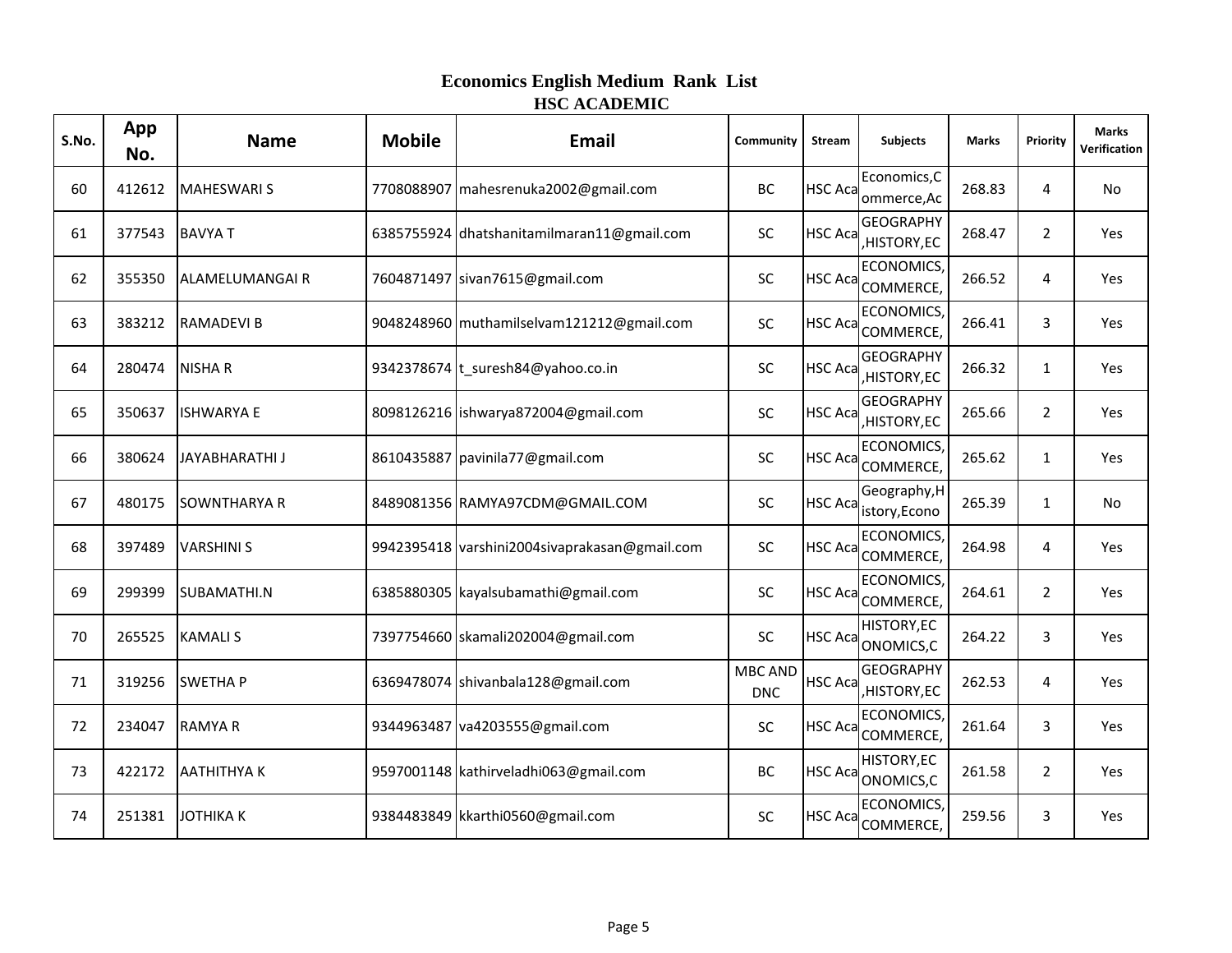| S.No. | App<br>No. | <b>Name</b>             | <b>Mobile</b> | <b>Email</b>                                  | Community | <b>Stream</b>  | <b>Subjects</b>                         | <b>Marks</b> | Priority       | <b>Marks</b><br>Verification |
|-------|------------|-------------------------|---------------|-----------------------------------------------|-----------|----------------|-----------------------------------------|--------------|----------------|------------------------------|
| 75    | 452045     | <b>MADHAVI</b>          |               | 9994759378 geetha18202@gmail.com              | SC        |                | HISTORY, EC<br>HSC Aca ONOMICS, C       | 258.68       | 4              | Yes                          |
| 76    | 472427     | <b>MATHINA</b>          |               | 9655309112 mathinakaliyaperumal2002@gmail.com | <b>SC</b> | <b>HSC Aca</b> | ECONOMICS,<br>COMMERCE,                 | 257.27       | 3              | Yes                          |
| 77    | 502653     | <b>SANTHIYA R</b>       |               | 7373657391 r352829@gmail.com                  | <b>SC</b> |                | <b>HISTORY,EC</b><br>HSC Aca ONOMICS, C | 256.04       | 5              | Yes                          |
| 78    | 428850     | <b>RANJITHAT</b>        |               | 6374507612 tranjitha038@gmail.com             | <b>SC</b> |                | ECONOMICS,<br>HSC Aca COMMERCE,         | 254.02       | $\mathbf{1}$   | Yes                          |
| 79    | 509584     | <b>JAYA R</b>           |               | 9344087311 tamildasanravi02072000@gmail.com   | <b>SC</b> | <b>HSC Aca</b> | History, Econ<br>omics, Comm            | 254.01       | 3              | No                           |
| 80    | 435707     | <b>JAYASUDHA J</b>      |               | 7305328392 rranjithrranjith21@gmail.com       | SC        |                | <b>HISTORY,EC</b><br>HSC Aca ONOMICS, C | 253.36       | 4              | <b>Yes</b>                   |
| 81    | 400544     | THENMOZHI K             |               | 7603982675 thenmozhi2003kumar@gmail.com       | SC        |                | ECONOMICS,<br>HSC Aca COMMERCE,         | 251.79       | 3              | Yes                          |
| 82    | 226114     | <b>RESHMA S</b>         |               | 8489733970 reshmasaimonraj@gmail.com          | BC        |                | ECONOMICS,<br>HSC Aca COMMERCE,         | 250.65       | 3              | Yes                          |
| 83    | 435186     | <b>NIVEDHA</b>          |               | 6369930500 nivethajaganathan2003@gmail.com    | <b>SC</b> |                | ECONOMICS,<br>HSC Aca COMMERCE,         | 250.29       | 4              | <b>Yes</b>                   |
| 84    | 397935     | <b>GAYATHRI</b>         |               | 9361125468 arabamuba6715@gmail.com            | SC        |                | ECONOMICS,<br>HSC Aca COMMERCE,         | 249.81       | 3              | Yes                          |
| 85    | 219673     | Lathika                 |               | 9047481724 mssn2411@gmail.com                 | MBC(V)    |                | ECONOMICS,<br>HSC Aca COMMERCE,         | 249.77       | $\overline{2}$ | Yes                          |
| 86    | 306820     | <b>SHOBANA R</b>        |               | 6374282568 subharaju2312@gmail.com            | MBC (V)   | <b>HSC Aca</b> | <b>GEOGRAPHY</b><br>HISTORY, EC         | 248.64       | $\mathbf{1}$   | Yes                          |
| 87    | 478920     | <b>ABINAYA K</b>        |               | 9791925241 DHIVYARAJENDRAN2893@GMAIL.COM      | MBC(V)    |                | <b>ECONOMICS</b><br>HSC Aca COMMERCE,   | 246.66       | $\overline{2}$ | Yes                          |
| 88    | 249739     | <b>PRIYADHARSHINI S</b> |               | 7639701185 spriya22072004@gmail.com           | <b>SC</b> |                | ECONOMICS,<br>HSC Aca COMMERCE,         | 245.79       | $\mathbf{1}$   | <b>Yes</b>                   |
| 89    | 501309     | <b>ABINAYA S</b>        |               | 9047421363 sridevihoc@gmail.com               | SC        |                | ECONOMICS,<br>HSC Aca COMMERCE,         | 244.72       | $\overline{2}$ | Yes                          |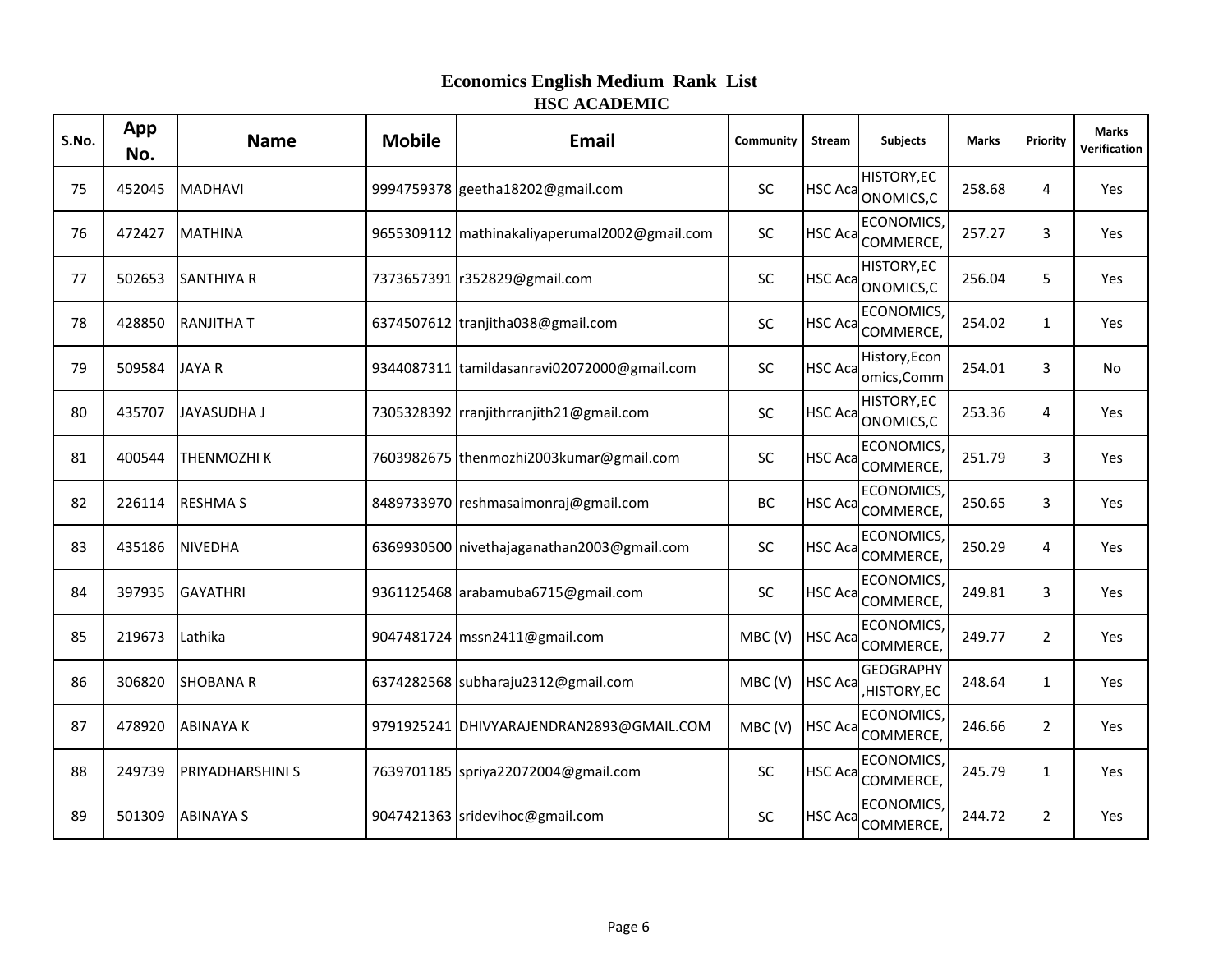| S.No. | App<br>No. | <b>Name</b>         | <b>Mobile</b> | <b>Email</b>                                  | Community  | <b>Stream</b>  | <b>Subjects</b>                                   | <b>Marks</b> | Priority       | <b>Marks</b><br>Verification |
|-------|------------|---------------------|---------------|-----------------------------------------------|------------|----------------|---------------------------------------------------|--------------|----------------|------------------------------|
| 90    | 451695     | SANTHIYA J          |               | 9787280266 santhiyaj2004@gmail.com            | <b>SC</b>  | <b>HSC Aca</b> | ECONOMICS,<br>COMMERCE,                           | 243.32       | 3              | Yes                          |
| 91    | 503920     | SINEGA M            |               | 6369935116 boopathikettavanboopathi@gmail.com | BC         | <b>HSC Aca</b> | ECONOMICS,<br>COMMERCE,                           | 243.12       | 6              | Yes                          |
| 92    | 303569     | R.SOUNDHARYA        |               | 9566702628 sg7750635@gmail.com                | BC         |                | <b>HISTORY,EC</b><br>HSC Aca ONOMICS, C           | 241.56       | 3              | Yes                          |
| 93    | 416690     | <b>DHARSHINI</b>    |               | 9698763791 emdharshini2003@gmail.com          | <b>SC</b>  | <b>HSC Aca</b> | <b>GEOGRAPHY</b><br>HISTORY, EC                   | 240.54       | $\mathbf{1}$   | Yes                          |
| 94    | 454017     | <b>SATHYA SRI B</b> |               | 6374774469   nmadhannagaraj95@gmail.com       | <b>SC</b>  | <b>HSC Aca</b> | <b>GEOGRAPHY</b><br>HISTORY, EC                   | 240.42       | $\mathbf{1}$   | Yes                          |
| 95    | 466663     | <b>VINOTHINI V</b>  |               | 8220047162 vinoth13052003@gmail.com           | SC         | <b>HSC Aca</b> | <b>GEOGRAPHY</b><br>HISTORY, EC                   | 239.41       | $\overline{2}$ | Yes                          |
| 96    | 291868     | <b>KAVIPRIYA M</b>  |               | 8524015081 pkavi5658@gmail.com                | SC         |                | <b>HISTORY,EC</b><br>HSC Aca ONOMICS, C           | 238.90       | $\overline{2}$ | Yes                          |
| 97    | 463984     | <b>MONIKA</b>       |               | 9150867504 muthulakshmirajendiran2@gmail.com  | SC         | <b>HSC Aca</b> | ECONOMICS,<br>COMMERCE,                           | 237.91       | 3              | Yes                          |
| 98    | 378497     | <b>INDRA M</b>      |               | 9751417323 arivalaganmari@gmail.com           | ST         |                | <b>HISTORY,EC</b><br>HSC Aca <sub>ONOMICS,C</sub> | 237.36       | 3              | Yes                          |
| 99    | 358456     | <b>BARANI V</b>     |               | 9788776816 velicham3381@gmail.com             | <b>SC</b>  |                | ECONOMICS,<br>HSC Aca COMMERCE,                   | 233.39       | 3              | Yes                          |
| 100   | 336650     | CHELLASAKTHI        |               | 6385234711 chellasakthik2409@gmail.com        | <b>SCA</b> |                | <b>HISTORY,EC</b><br>HSC Aca ONOMICS, C           | 230.24       | 6              | Yes                          |
| 101   | 200190     | <b>LAKSITHA R</b>   |               | 9092300323 billapraveen098@gmail.com          | <b>SCA</b> |                | ECONOMICS,<br>HSC Aca COMMERCE,                   | 228.11       | $\overline{2}$ | Yes                          |
| 102   | 276903     | <b>LAKSITHA R</b>   |               | 9442337007 dhivyas1919@gmail.com              | <b>SCA</b> | <b>HSC Aca</b> | Economics, C<br>ommerce, Ac                       | 228.11       | 3              | No                           |
| 103   | 396324     | <b>AKALYA A</b>     |               | 9074725330 akalya2005ananth@gmail.com         | <b>SC</b>  | <b>HSC Aca</b> | <b>HISTORY,EC</b><br>ONOMICS, C                   | 226.26       | 4              | Yes                          |
| 104   | 481210     | <b>PREETHI A</b>    |               | 9791861881   csaravanan19719@gmail.com        | SC         | <b>HSC Aca</b> | Physics, Che<br>mistry, Botan                     | 219.00       | 3              | No                           |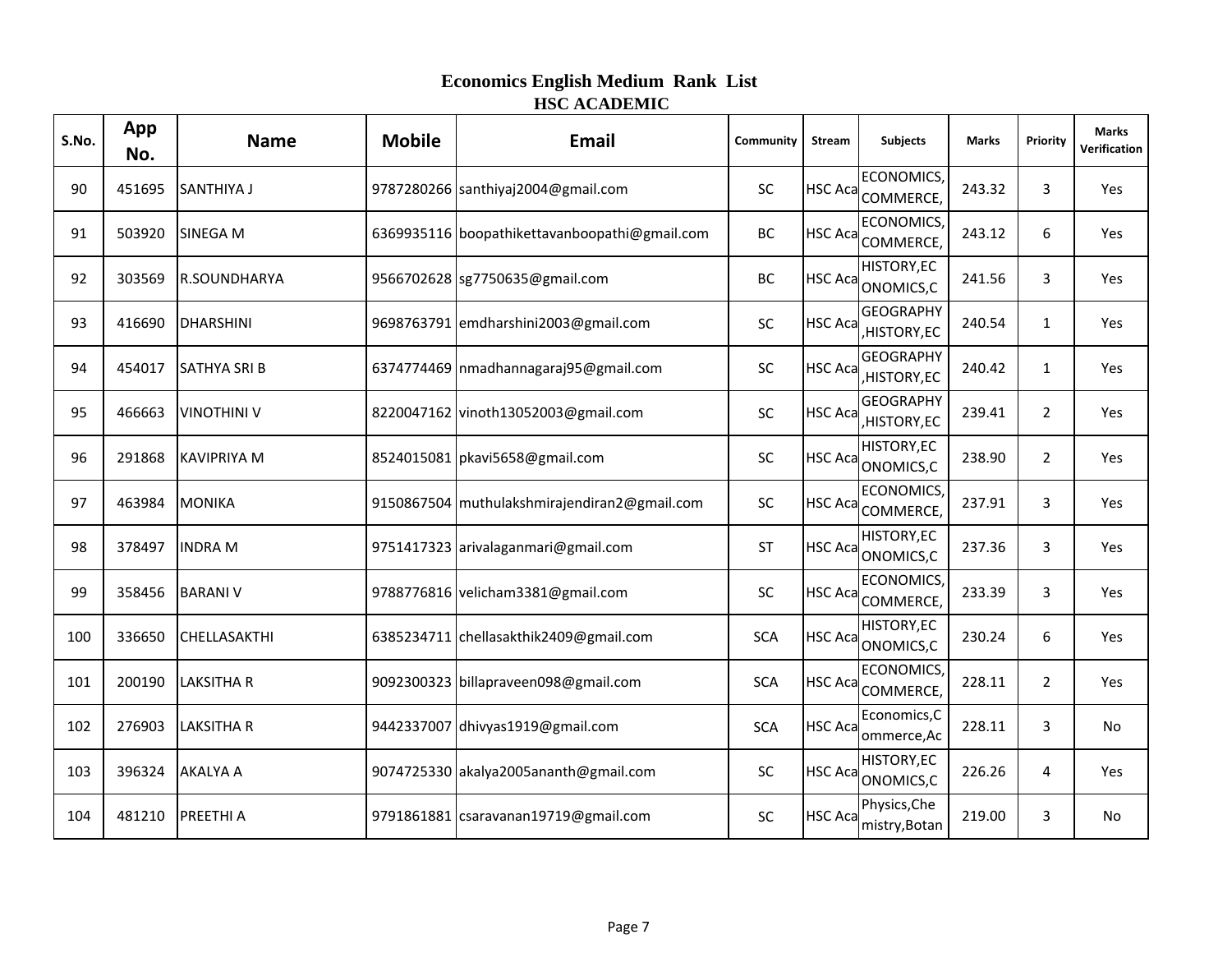| S.No. | App<br>No. | <b>Name</b>       | <b>Mobile</b> | Email                                     | Community             | Stream         | <b>Subjects</b>                 | <b>Marks</b> | Priority       | <b>Marks</b><br>Verification |
|-------|------------|-------------------|---------------|-------------------------------------------|-----------------------|----------------|---------------------------------|--------------|----------------|------------------------------|
| 105   | 310582     | <b>JOTHIKA S</b>  |               | 9361836913 s.ajithkumar8299@gmail.com     | MBC (V)               | <b>HSC Aca</b> | <b>GEOGRAPHY</b><br>,HISTORY,EC | 218.67       | 4              | Yes                          |
| 106   | 474233     | THAMIZHKODI V     |               | 8754971840 thamizhkodi.v085@gmail.com     | <b>SC</b>             | <b>HSC Aca</b> | Economics, C<br>ommerce, Ac     | 210.00       | $\overline{2}$ | No                           |
| 107   | 474134     | S.LAVANYA         |               | 8524048689 priyalalitha95@gmail.com       | MBC AND<br><b>DNC</b> | HSC Aca        | Economics, C<br>'ommerce,Ac     | 207.00       | 3              | No                           |
| 108   | 402250     | <b>SOUNDARYAK</b> |               | 6383882059 soundarya1372003@gmail.com     | <b>SC</b>             | <b>HSC Aca</b> | Physics, Che<br>mistry, Botan   | 185.00       | 5              | <b>No</b>                    |
| 109   | 436184     | <b>SUSANNA</b>    |               | 8220662940 susannasamidurai2003@gmail.com | <b>SC</b>             | <b>HSC Aca</b> | History, Econ<br>omics, Comm    | 164.00       | 4              | No                           |
| 110   | 257904     | <b>PRIYANGA G</b> |               | 9344117178 manivasagam423@gmail.com       | MBC(V)                | <b>HSC Aca</b> | History, Econ<br>omics, Comm    | 159.00       | 2              | No                           |